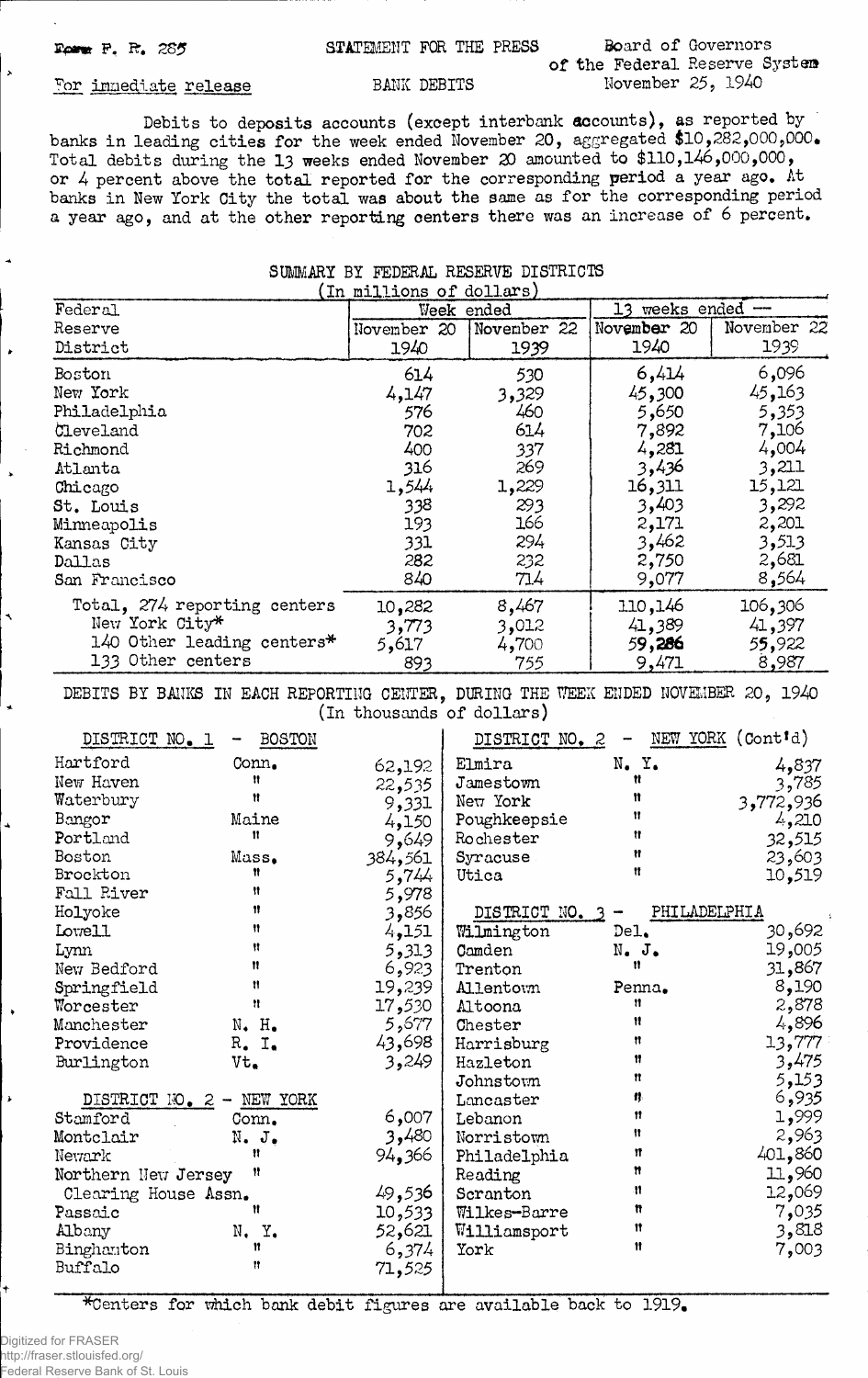# Form F. R. 285-a

 $\bar{\lambda}$ 

 $\ddot{\phantom{1}}$ 

 $\bar{\pmb{r}}$ 

 $\ddot{\phantom{1}}$ 

 $\bar{\star}$ 

 $\overline{A}$ 

 $\ddot{\phantom{0}}$ 

 $\ddot{\phantom{1}}$ 

 $\blacktriangleright$ 

÷

DEBITS BY BANKS IN EACH REPORTING CENTER, DURING THE WEEK ENDED NOVEMBER 20,1940 (In thousands of dollars)

| DISTRICT NO. 4 | CLEVELAND            |         | DISTRICT NO. 6              |                | ATLANTA (Contid) |
|----------------|----------------------|---------|-----------------------------|----------------|------------------|
| Lexington      | Ky.                  | 5,756   | Albany                      | Ga.            | 1,546            |
| Akron          | Ohio                 | 21,224  | Atlanta                     | Ħ              | 63,962           |
| Canton         | Ħ                    | 12,368  | Augusta                     | Ħ              | 6,307            |
| Cincinnati     | Ħ                    | 99,452  | Brunswick                   | 11             | 833              |
| Cleveland      | Ħ                    | 191,844 | Columbus                    | 11             | 5,771            |
| Columbus       | Ħ                    | 53,123  | Elberton                    | Ħ              | 413              |
| Dayton         | Ħ                    | 21,222  | Macon                       | 11             | 5,219            |
| Hamilton       | Ħ                    | 3,337   | Newnan                      | Ħ              | 639              |
| Lima           | Ħ                    | 3,921   | Savannah                    | Ħ              | 7,774            |
| Lorain         | π                    | 1,529   | Valdosta                    | Ħ              | 1,118            |
| Middletown     | 11                   | 3,731   | New Orleans                 | La,            | 63,372           |
| Springfield    | n                    | 4,960   | Hattiesburg                 | Miss.          | 4,274            |
| Steubenville   | n                    | 3,009   | Jackson                     | 11             | 7,725            |
| Toledo         | n                    | 39,394  | Meridian                    | Ħ              | 3,528            |
| Warren         | Ħ                    | 3,435   | Vicksburg                   | Ħ              | $*2,000$         |
| Youngstown     | Ħ                    | 15,608  | Chattanooga                 | Tenn.          | 12,604           |
| Zanesville     | Ħ                    | 2,758   | Knoxville                   | Ħ              | 9,550            |
| Butler         | Pa.                  | 2,647   | Nashville                   | Ħ              | 25,488           |
| Erie           | Ħ                    | 8,475   |                             |                |                  |
| Franklin       | Ħ                    | 973     | DISTRICT NO. 7              | <b>CHICAGO</b> |                  |
| Greensburg     | Ħ                    | 2,203   | Aurora                      | Ill.           | 3,198            |
| Homestead      | Ħ                    | 1,071   | Bloomington                 | Ħ              | 3,229            |
| Oil City       | Ħ                    | 3,009   |                             | 11             | 3,719            |
| Pittsburgh     | Ħ                    | 189,051 | Champaign-Urbana<br>Chicago | Ħ              | 862,127          |
|                | W. Va.               | 7,961   | Danville                    | Ħ              | 2,862            |
| Wheeling       |                      |         | Decatur                     | Ħ              | 5,171            |
| DISTRICT NO. 5 | RICHMOND             |         | Elgin                       | 11             | 2,379            |
| Washington     | D.C.                 | 78,862  | Moline                      | Ħ              | 3,483            |
| Baltinore      | Md.                  | 112,600 | Peoria                      | Ħ              | 20,658           |
| Cumberland     | Ħ                    | 2,304   | Rockford                    | Ħ              | 8,112            |
| Hagerstown     | Ħ                    | 2,578   | Springfield                 | Ħ              | 6,944            |
| Asheville      | N.<br>$\circ$ .      | 4,000   | Fort Wayne                  | Ind.           | 10,022           |
| Charlotte      | n                    | 24,985  | Gary                        | n              | 4,426            |
| Durham         | Ħ                    | 9,850   | Hammond                     | 11             | 3,070            |
| Greensboro     | Ħ                    | 6,463   | Indianapolis                | Ħ              | 62,446           |
| Raleigh        | Ħ                    | 11,564  | South Bend                  | Ħ              | 13,492           |
| Wilmington     | Ħ                    | 3,292   | Terre Haute                 | Ħ              | 6,974            |
| Winston-Salem  | $\pmb{\mathfrak{m}}$ | 11,073  | Cedar Rapids                | Iowa           | 7,048            |
| Charleston     | S.<br>$\mathbf{C}$ . | 5,916   | Clinton                     | Ħ              | 1,830            |
| Columbia       | Ħ                    | 8,390   | Davenport                   | n              | 5,816            |
| Greenville     | n                    | 6,929   | Des Moines                  | n              | 25,231           |
| Spartanburg    | n                    | 3,142   | Dubuque                     | 11             | 2,895            |
| Danville       | Va.                  | 3,855   | Mason City                  | Ħ              | 2,686            |
| Lynchburg      | n                    | 4,780   | Muscatine                   | 11             | 1,107            |
| Newport News   | n                    | 3,304   | Sioux City                  | Ħ              | 11,075           |
| Norfolk        | n                    | 17,639  | Waterloo                    | n              | 6,010            |
| Portsmouth     | Ħ                    | 1,547   | Adrian                      | Mich.          | 1,351            |
| Richmond       | Ħ                    | 47,199  | Battle Creek                | Ħ              | 3,689            |
| Roanoke        | Ħ                    | 9,218   | Bay City                    | Ħ              | 3,501            |
| Charleston     | W.<br>Va.            | 15,636  | Detroit                     | Ħ              | 312,832          |
| Huntington     | Ħ                    | 5,267   | Flint                       | Ħ              | 9,092            |
|                |                      |         | Grand Rapids                | Ħ              | 17,029           |
| DISTRICT NO. 6 | ATLANTA              |         | Jackson                     | 11             | 4,414            |
| Eirmingham     | Ala.                 | 22,858  | Kalamazoo                   | Ħ              | 6,874            |
| Dothan         | Ħ                    | 832     | Lansing                     | Ħ              | *6,500           |
| Mobile         | n                    | 12,099  | Saginaw                     | 11             | 7,676            |
| Montgomery     | Ħ                    | 7,193   | Green Bay                   | Wis.           | 4,502            |
| Jacksonville   | Fla.                 | 22,994  | Manitowoc                   | ा।             | 1,923            |
| Miami          | Ħ                    | 15,250  | Milwaukee                   | 11             | 70,996           |
| Pensacola      | Ħ                    | 3,033   | Oshkosh                     | n              | 2,534            |
| Tampa          | Ħ                    | 9,238   | Sheboygan                   | n              | 4,628            |
|                |                      |         |                             |                |                  |

\*Estimated.